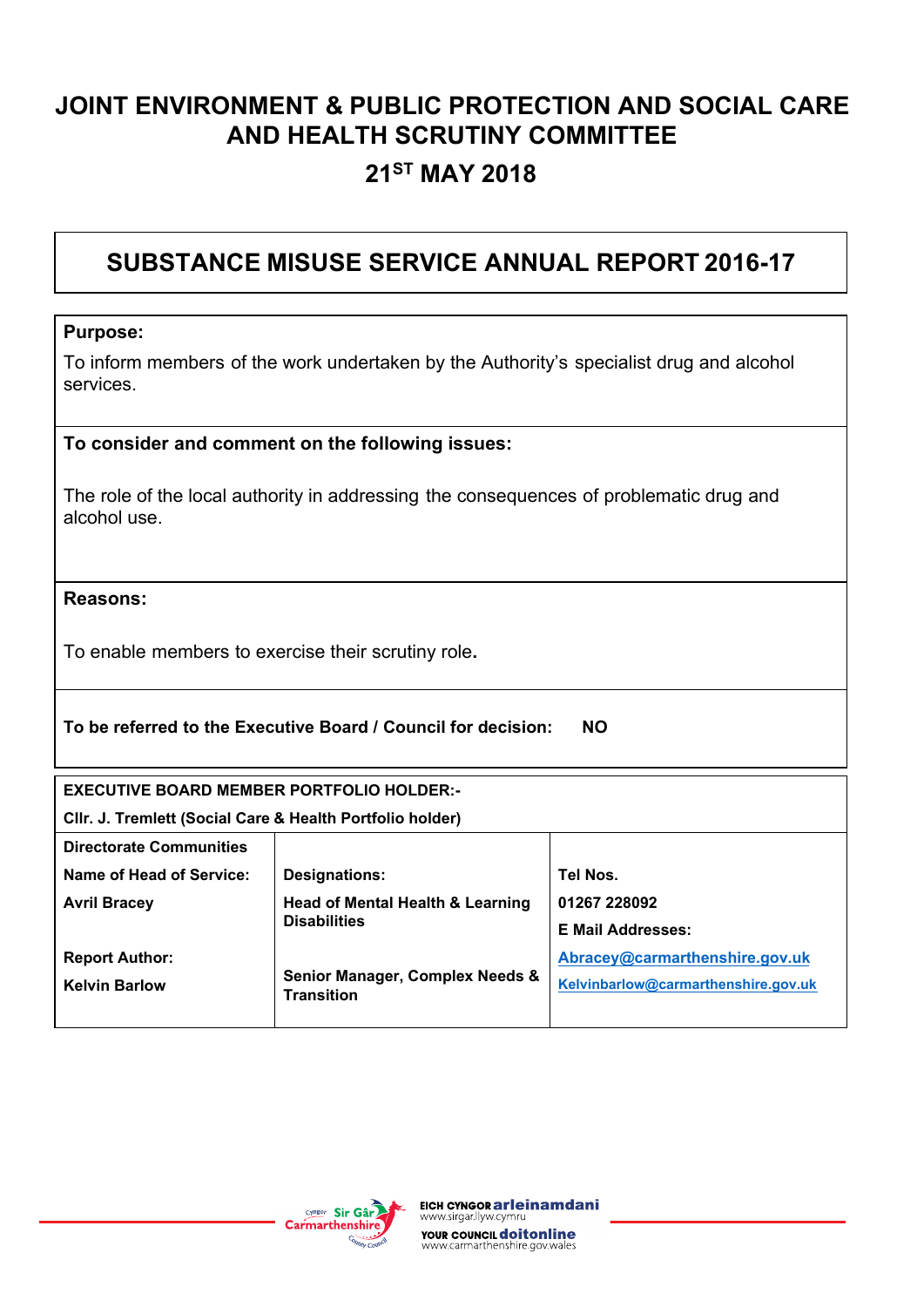### **JOINT ENVIRONMENT & PUBLIC PROTECTION AND SOCIAL CARE AND HEALTH SCRUTINY COMMITTEE**

### **21ST MAY 2018**

### **SUBSTANCE MISUSE SERVICE ANNUAL REPORT 2016-17**

| This report provides an overview of all the activity through the year 2016-17 and outlines |  |
|--------------------------------------------------------------------------------------------|--|
| objectives for the forthcoming year.                                                       |  |

| <b>DETAILED REPORT ATTACHED?</b> |  |
|----------------------------------|--|
|                                  |  |
|                                  |  |
|                                  |  |